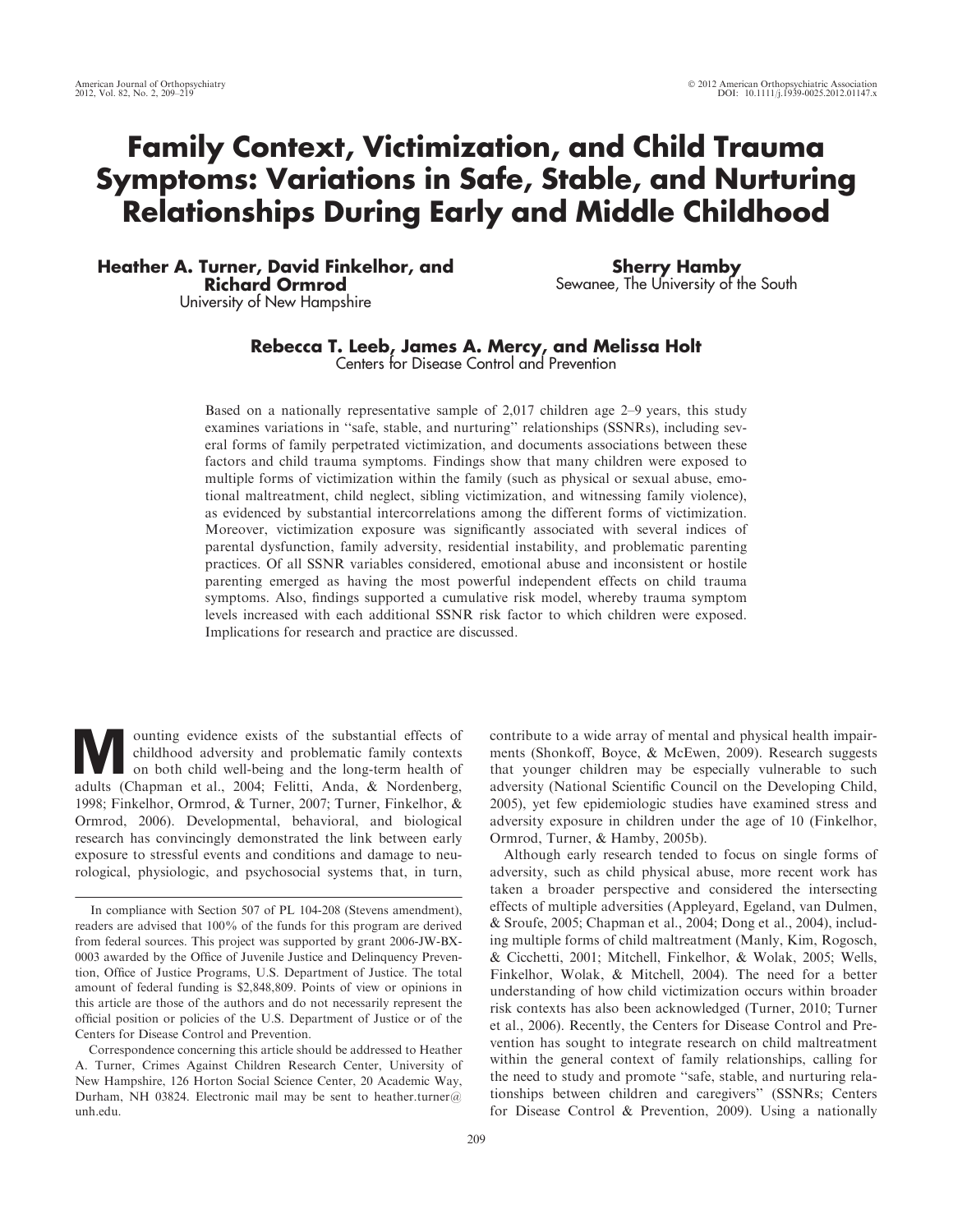representative sample of children, the purpose of this article is to provide a preliminary investigation of the interrelationships among SSNR indicators, including several forms of family-perpetrated victimization, and to document their consequences for child mental health.

### The Family Environment and Adversity

Exposure to adversity in childhood is very often connected to the family environment. The family is a common source of direct threats to children's personal safety and a common context for children witnessing violence (Finkelhor, Turner, Ormrod, & Hamby, 2009; Finkelhor, Ormrod, et al., 2005b). The family is also central to the development of self-concept and social competencies that contribute to well-being and increase children's resiliency to adversity (Clarke-Stewart & Dunn, 2006). Considerable research on this issue has focused on maltreatment by parents or caregivers. All forms of maltreatment, including physical, emotional, and sexual abuse or failing to provide basic needs (neglect), have been found to importantly influence child health and development (Cicchetti & Toth, 1995; Runyan, Wattam, Ikeda, Hassan, & Ramiro, 2002). Although maltreatment can represent isolated victimization events, it often occurs within a broader context of risk within the family (Cicchetti, 2004; Sidebotham & Heron, 2006; Widom, 1998). Risky family characteristics and conditions can have additional damaging effects and contribute to or exacerbate the effects of maltreatment. Studies have shown, for example, that overt family conflict and anger, deficient nurturing, unresponsive or unsupportive parenting, and family environments characterized by stress, instability, and turmoil are associated with a wide range of emotional and behavioral problems in children (Repetti, Taylor, & Seeman, 2002).

The SSNR framework provides a means for organizing this body of research by focusing on three aspects of the family environment (Centers for Disease Control & Prevention, 2009; Mercy & Saul, 2009). Safety refers to the extent to which children are free from fear and harm within their social and physical environment. The use of corporal punishment, inadequate supervision, acts of physical maltreatment, and child neglect represent indicators of an unsafe family environment. Stability refers to consistency and predictability in the child's environment. Inconsistent parenting practices, frequent residential moves, household changes, and events that create volatile or stressful family conditions, such as divorce and job loss, can threaten stability. An unpredictable and chaotic family environment can diminish children's sense that the world is trustworthy, dependable, and fair and reduce caregivers' abilities to parent effectively (Conger et al., 2002; Kobak, Cassidy, Lyons-Ruth, & Ziv, 2006; McLoyd, 1990). Nurturing is characterized by availability, sensitivity, and warmth in responding to children's needs. Nurturing relationships with caregivers contribute to children's self-esteem and confidence, social competencies, and emotional development (Belsky & Cassidy, 1994; Bowlby, 1979; Harter, 2006; Hennan, Dornbusch, Herron, & Herting, 1997). Emotional maltreatment and parental problems, like mental illness and drug or alcohol abuse, often reduce nurturing relationship qualities (Cicchetti, Rogosch, & Toth, 1998; Goodman & Gotlib, 2002; Lyons-Ruth, Lyubchik, Wolfe, &

Bronfman, 2002; Roosa, Michaels, Groppenbacher, & Gersten, 1993).

Because safe, stable, and nurturing behaviors exist along a continuum, it is useful to examine variations in these behaviors. A better understanding of family and caregiver characteristics that create risk for child safety, stability, and nurturance requires an examination of multiple contextual factors simultaneously with different forms of child maltreatment. This more comprehensive assessment would allow a more nuanced analysis of the independent and combined effects of family context and exposure to victimization. The current research assesses exposure to three different types of maltreatment, including physical and sexual maltreatment by caregivers, child neglect, and emotional maltreatment. We also consider two additional forms of family-perpetrated victimization: victimization by siblings and witnessing family violence. Given the primacy of family influence on development during young and middle childhood (Maccoby, 1984), a focus on family conditions and victimization during this period is especially important. In the present study, we assess SSNR indices among children aged 2–9 years in a large nationally representative sample.

The goals of the current research are to (a) assess the interrelationships among different aspects of childhood family conditions, contexts, and experiences that represent variations in SSNRs. Specifically, we assess associations among five different forms of family-perpetrated victimization (emotional maltreatment, physical or sexual maltreatment, neglect, witnessing family violence, and sibling victimization), parenting behaviors (including hostile and inconsistent parenting, the use of corporal punishment, poor supervision and monitoring of children, and warmth and involvement in the parent–child relationship), parent dysfunction (including parent psychological disorder and substance or alcohol abuse, and interparental conflict), family stressors (including events such as job loss, illnesses, accidents, and disasters), and household instability (including residential moves and living in multiple households) and (b) examine the associations between these SSNR factors and child trauma symptoms.

# **Method**

#### **Participants**

The National Survey of Children's Exposure to Violence (NatSCEV) was designed to obtain incidence and prevalence estimates of a wide range of childhood victimizations. Conducted between January 2008 and May 2008, the survey addressed the experiences of a nationally representative sample of 4,549 children aged 0–17 years living in the contiguous United States. Given the particular importance of family influence on development during young and middle childhood, this study focuses on the subsample of 2,016 children aged 2–9 years.

Interviews were conducted over the phone by the employees of an experienced survey research firm. Telephone interviewing is a cost-effective methodology (McAuliffe, Geller, LaBrie, Paletz, & Fournier, 1998; Weeks, Kulka, Lessler, & Whitmore, 1983) that has been demonstrated to be comparable to in-person interviews in data quality, even for reports of victimization, psychopathology, and other sensitive topics (Acierno, Resnick,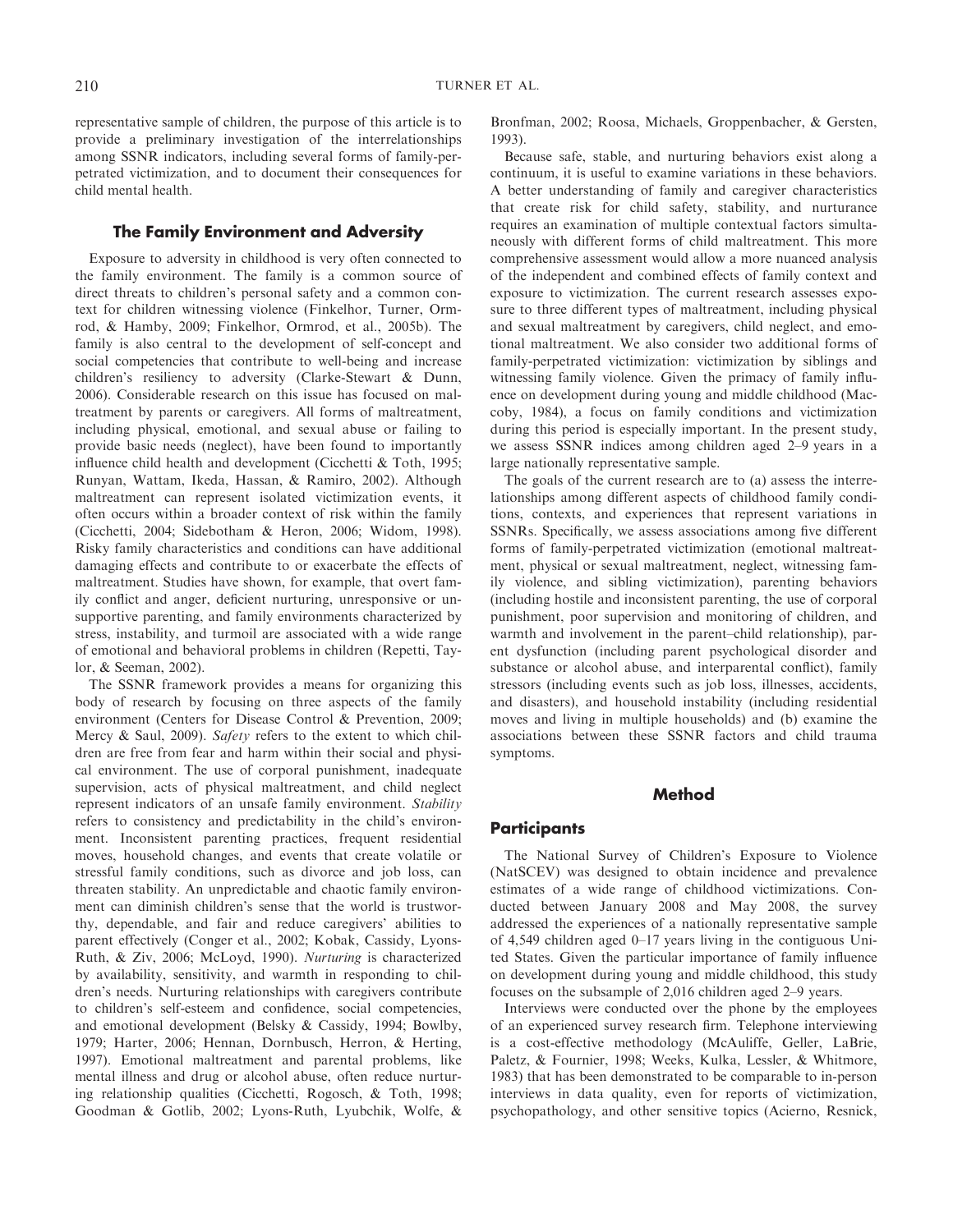Kilpatrick, & Stark-Riemer, 2003; Bajos, Spira, Ducot, & Messiah, 1992; Bermack, 1989; Czaja, 1987; Marin & Marin, 1989; Pruchno & Hayden, 2000). In fact, some evidence suggests that telephone interviews are perceived by respondents as more anonymous, less intimidating, and more private than in-person modes (Acierno et al., 2003; Taylor, 2002) and, as a result, may encourage greater disclosure of victimization events (Acierno et al., 2003).

The primary foundation of the design was a nationwide sampling frame of residential telephone numbers from which a sample of telephone households was drawn by random digit dialing (RDD). This nationally representative cross section represented 67% of the completed interviews. To ensure that the study included a sizable proportion of minorities and low-income respondents for more accurate subgroup analyses, there was also an oversampling of U.S. telephone exchanges that had a population of 70% or more of African American, Hispanic, or low-income households. This oversample yielded 33% of the completed interviews. Sample weights were applied to adjust for differential probability of selection because of (a) study design, (b) demographic variations in nonresponse, and (c) variations in within household eligibility.

## Procedure

A short interview was conducted with an adult caregiver (usually a parent) in each household to obtain family demographic information. One child was randomly selected from all eligible children living in a household by selecting the child with the most recent birthday. If the selected child was under the age of 10 (the target sample for the current study), the interview was conducted with the caregiver who ''is most familiar with the child's daily routine and experiences.'' The interview protocol included procedures to ensure privacy throughout the interview.

Respondents were promised complete confidentiality and were paid \$20 for their participation. The interviews, averaging 45 min in length, were conducted in either English or Spanish. Approximately 6% of the interviews with the parents were conducted in Spanish. Respondents who disclosed a situation of serious threat or ongoing victimization were recontacted by a clinical member of the research team trained in telephone crisis counseling, whose responsibility was to stay in contact with the respondent until the situation was appropriately addressed locally. All procedures were authorized by the Institutional Review Board of the University of New Hampshire.

#### Response Rates

The cooperation rate for the RDD cross-section portion of this survey was 71%, and the response rate was 54%. The cooperation and response rates associated with the smaller oversample were somewhat lower at 63% and 43%, respectively. These are good rates by current survey research standards (Babbie, 2007; Keeter, Kennedy, Dimock, Best, & Craighill, 2006), given the steady decline in response rates that has occurred over the last three decades (Atrostic, Bates, Burt, & Silberstein, 2001) and the particular marked drop in recent years (Curtin, Presser, & Singer, 2005; Keeter et al., 2006; Singer, 2006). Although the potential for response bias remains an important consideration, several recent studies have shown no meaningful association between response rates and response bias (Curtin, Presser, & Singer, 2000; Groves, 2006; Keeter, Miller, Kohut, Groves, & Presser, 2000; Merkle & Edelman, 2002).

## **Measurement**

**Victimization.** The survey utilized an enhanced version of the Juvenile Victimization Questionnaire (JVQ), an inventory of childhood victimization (Finkelhor, Hamby, Ormrod, & Turner, 2005; Finkelhor, Ormrod, Turner, & Hamby, 2005a; Hamby, Finkelhor, Ormrod, & Turner, 2004). Indices of five types of family-perpetrated victimization were constructed using perpetrator descriptions associated with several types of victimization, including any emotional maltreatment (three items; e.g., At any time in your child's life did your child get really scared or feel really bad because grown-ups in your child's life called him ⁄ her names, saying mean things to him/her or said they didn't want him/her?), any physical or sexual maltreatment (10 items; e.g., Not including a spanking on the bottom, at any time in your child's life did a grown-up in your child's life hit, beat, kick, or physically hurt your child in any way? At any time in your child's life, did a grown-up your child knows touch your child's private parts when they shouldn't have or make your child touch their private parts? Or did a grown-up your child knows force your child to have sex?), any neglect (one item; When someone is neglected it means that grown-ups didn't take care of them the way they should. They might not get them enough food, take them to the doctor when they are sick, or make sure they have a safe place to stay. At any time in your child's life, was your child neglected?), any victimization by juvenile siblings (12 items; e.g., At any time in your child's life did any kid, even a brother or sister, hit your child? Somewhere like at home, at school, out playing, or anywhere else?), and any witnessing family violence (six items; e.g., At any time in your child's life did one of your child's parents get hit or slapped by another parent? Note: Counted only if child saw or heard the event). Respondents were also asked whether the event had occurred within the past year; for the current research, only past-year victimizations were counted. It should be noted that, although maltreatment items allowed for the inclusion of nonrelated adult perpetrators, the large majority of events were perpetrated by family members or individuals in a caregiving role.

**Parenting behavior.** Different aspects of parenting behavior were assessed with items from the Parenting Styles and Dimensions Questionnaire (Robinson, Mandleco, Frost Olsen, & Hart, 2001). Specifically, caregivers completed 10 items from the ''Warmth and Involvement'' component and two items from the ''Verbal Hostility'' component of the Authoritarian parenting scale. Physical discipline and monitoring and supervision were assessed using a shortened version of the Alabama Parenting Questionnaire (Frick, 1991). Specifically, three items from the corporal punishment scale, three from the inconsistent discipline scale, and five from the poor monitoring and supervision scale were used. Four additional items were created and added to the monitoring and supervision dimension, resulting in a total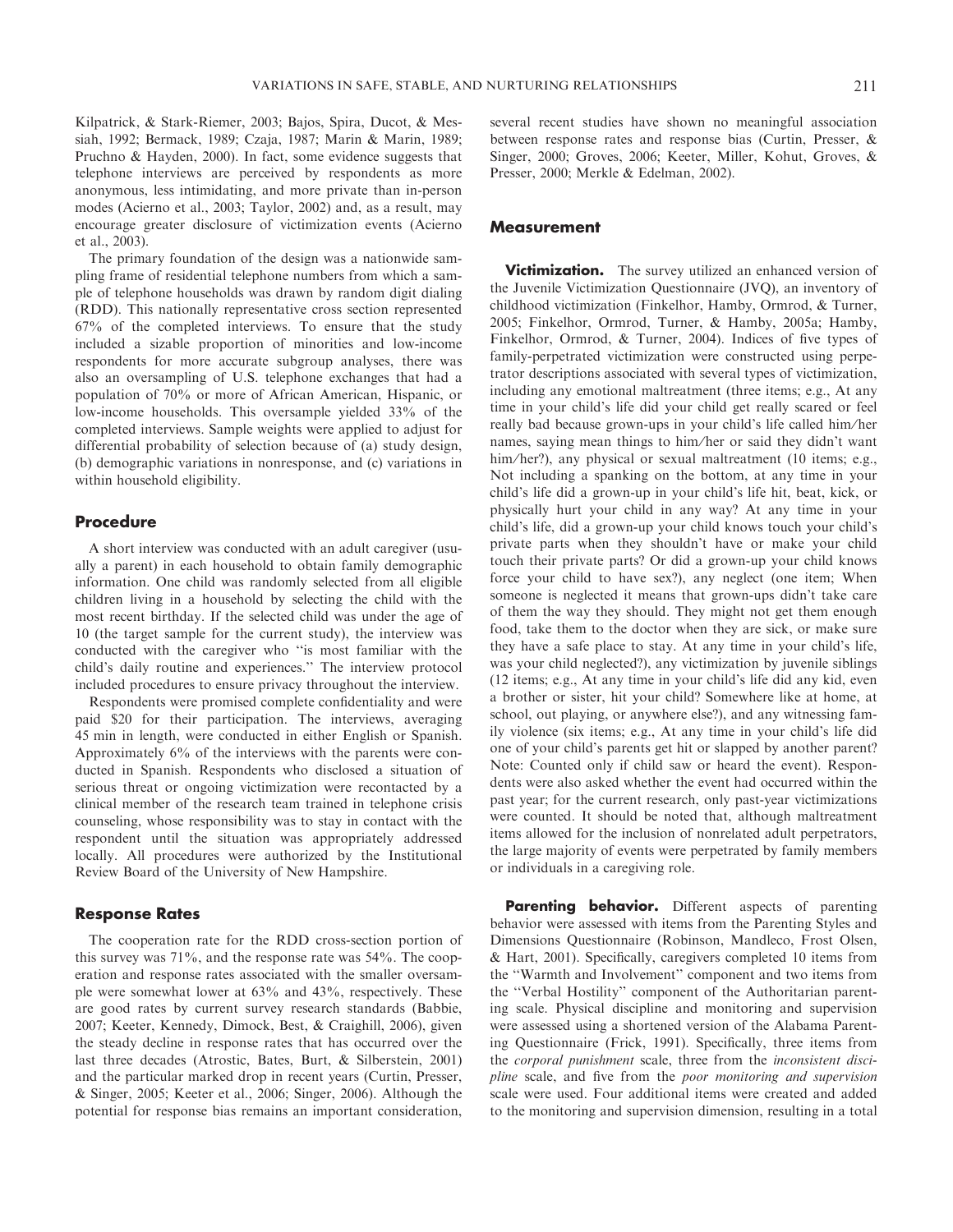of nine items for monitoring and supervision. Caregivers were asked how often they engaged in each behavior in the past year, 1 (Never), 2 (Rarely), 3 (Sometimes), and 4 (Usually).

Factor analyses of all parenting items revealed four distinct dimensions. Verbal hostility and inconsistent discipline loaded on the same dimension and were combined into a 5-item summary measure, inconsistent and hostile parenting. The alpha coefficient for this scale is .67. Warmth and involvement was also a summary measure, having an alpha coefficient of .70. Because the monitoring and supervision items did not show adequate reliability as a scale, they were made into a dichotomous index assessing the presence of *poor monitoring/supervi*sion (lowest  $10\%$  of the sample = 1). Corporal punishment was also constructed as a dichotomous measure; respondents were coded 1 on this variable if they Sometimes or Usually engaged in any form of physical punishment. Items used to construct the parenting behavior indices are presented in Appendix A.

Parent conflict. A summary score of two items from the conflict properties subscale of the Children's Perceptions of Inter-Parental Conflict (CPIC) Measure (Grych, Seid, & Fincham, 1992) was used to assess parent verbal conflict. Specifically, parents indicated whether the statements  $My$  child often sees his⁄ her parents arguing and My child's parents get really mad when they argue were very true, a little true, or not true. Higher scores indicate greater conflict.

Parental dysfunction. Two types of potential dysfunction were assessed. Drug or alcohol problems were assessed with the question: Has there ever been a time that a member of your child's family drank or used drugs so often that it caused problems? Respondents were then asked whether the problems had occurred in the last year. In the present study, a dummy variable was constructed to indicate the presence of past-year drug or alcohol problems. Respondent was also asked whether anyone in the child's family had ever been diagnosed by a doctor, therapist, or other professional with a psychological/behavioral disorder (a list was provided). A follow-up question asked which family members were diagnosed. Two dummy variables were constructed for the present analyses: Mother diagnosed with psychological disorder,  $1 (yes), 0 (no),$  and father diagnosed with psychological disorder, 1 (yes), 0 (no).

Family adversity. Family stress was measured with a summary score of nine life events occurring in the past year, including child/family was in a very bad fire, flood, tornado, hurricane, earthquake, or other disaster; mother, father, or guardian lost a job or could not find work; parents got divorced or separated; child/close family member had very bad illness where (child/family member) had to go to the hospital; and parent had to leave the country to fight in a war.

Residential stability. Respondents were asked how many times the child had moved in the past year. A variable was constructed to represent the total number of past-year residential moves. To assess whether a child resided in more than one household, respondents were asked whether, in the past year, the child lived somewhere else besides the respondents' household (for example, with another parent, relative, or foster care;  $1 = \text{ves}, 0 = \text{no}$ ).

**Family risk index.** A measure of cumulative family risk was constructed by counting the number of risk factors present (measures described earlier). For variables that were not dichotomous (i.e., inconsistent and hostile parenting, warmth and involvement, family adversity), the risk factor was counted if the respondent fell within the top 10% of the negative end of the dimension. Residential moves was counted if the child had moved one or more times in the last year. Although there were 11 risk factors considered, scores were constructed to range from  $0$  to  $7+$  to reduce the skew at the high end of the risk index.

Trauma symptoms. A summary measure was constructed from 25 items of the depression, anxiety, anger, and dissociation components of the Trauma Symptom Checklist for Young Children (TSCYC). The instrument was designed to evaluate children's responses to unspecified traumatic events in different symptom domains. Respondents were asked to indicate how often their children had experienced each symptom within the last month. Response options are on a 4-point scale from 0 (not at all) to 4 (very often). The full measure has demonstrated good reliability and validity in both clinical and populationbased samples (Briere et al., 2001). In the current study, the measure has an alpha coefficient of .87.

Demographic measures. Information was obtained on the child's gender (male  $= 1$ ; female  $= 0$ ); age (in years); race ⁄ ethnicity coded into four groups: White non-Hispanic (reference group), Black non-Hispanic, other race non-Hispanic, and Hispanic any race; and socioeconomic status (SES). SES is a composite based on the sum of the standardized household income and standardized parental education (for the parent with the highest education) scores, which was then restandardized. Family structure, defined by the composition of the household, was categorized into four groups: children living with (a) two biological or adoptive parents (reference group), (b) one biological parent plus partner (spouse or nonspouse), (c) single biological parent, and (d) other caregiver.

### Study Measures and the SSNR Framework

Safe, stable, and nurturing relationships exist along a continuum from low to high or from absent to present. The parenting and victimization indices described earlier measure both the presence and absence of safe, stable, and nurturing relationships in families. As such, these measures are a useful framework for exploring the complex web of family risk and promotive factors that affect child well-being. Although these constructs do not have rigid boundaries, they can still be usefully distinguished. Our preliminary conceptualization is as follows: The safety component of family relationships includes exposure (or lack of exposure) to (a) physical or sexual maltreatment, (b) neglect, (c) witnessing family violence, (d) victimization by a sibling, (e) poor supervision, and (f) corporal punishment. The stability component of family relationships includes (a) whether the child lives in more than one household, (b) the number of times that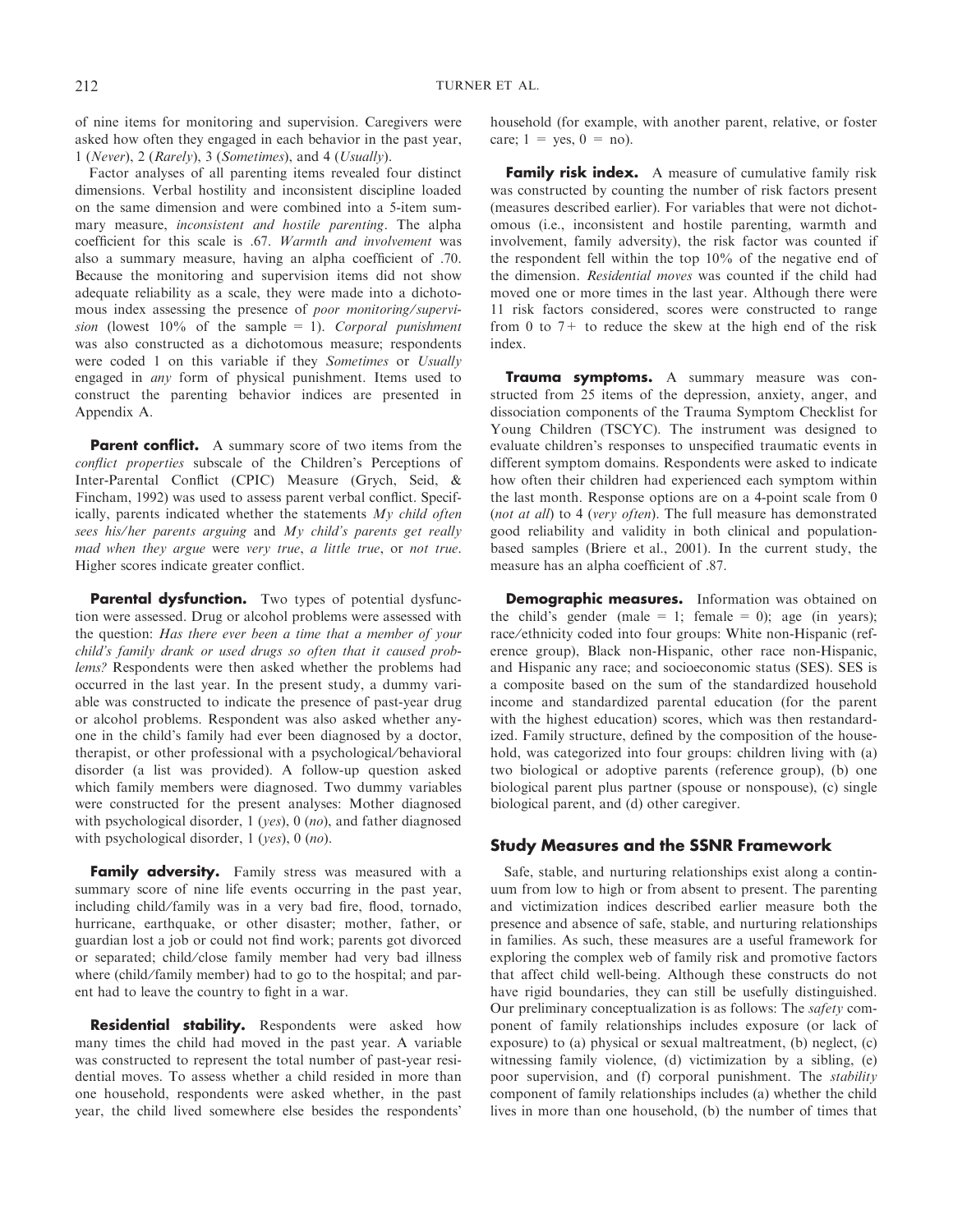he or she has moved in the past year, (c) family adversity, and (d) hostile and inconsistent parenting (also categorized under the nurturing dimension). The nurture component of family relationships includes (a) emotional maltreatment, (b) warmth and involvement, (c) parent conflict, (d) hostile and inconsistent parenting, (e) parent psychological disorder, and (f) family drug or alcohol problem or both.

#### **Results**

## Intercorrelations Among SSNR Factors and Trauma Symptoms

Table 1 presents intercorrelations among all safety, stability, and nurture indicators and trauma symptom scores. Substantial covariance is evident, with most factors significantly related  $(p \leq .01)$  to most other factors in the expected direction. In other words, many of these risk factors and conditions appear to cluster within families. We highlight some of the strongest significant associations.

Alcohol or drug problems were related to several forms of family-perpetrated victimization, especially witnessing family violence  $(r = .26)$  and child neglect  $(r = .26)$ . Inconsistent and hostile parenting was most strongly related to parent conflict  $(r = .23)$ , poor supervision of children  $(r = .22)$ , and victimization by siblings  $(r = .20)$ . Children who had moved often in the last year were also more likely to share residence across different households  $(r = .34)$ , and these types of residential instability were most highly related to child neglect  $(r = .18, r = .21)$ . Emotional maltreatment was strongly related to witnessing family violence  $(r = .27)$  as well as other forms of maltreatment, including physical or sexual abuse  $(r = .25)$  and child neglect  $(r = .25)$ .

We also wished to determine the extent to which our SSNR variables were related to the level of trauma symptoms that children exhibit. As seen in Table 1, trauma symptoms were significantly related to all study variables, except parental warmth and involvement. The strongest bivariate associations were found between trauma symptoms scores and inconsistent and hostile parenting  $(r = .37)$ , emotional maltreatment  $(r = .32)$ , witnessing family violence  $(r = .28)$ , and parental conflict  $(r = .28)$ .

## Regression of Trauma Symptoms on SSNR Indices

Having found intercorrelations among the SSNR variables and having established their bivariate associations with trauma symptoms, we then wished to determine the extent to which the SSNR indicators were *independently* related to children's symptoms levels and the relative strength of their effects.

Table 2 presents a series of regression analyses assessing the independent and relative effects of the SSNR factors on children's trauma symptoms, controlling for sociodemographic factors. In Model 1, trauma symptom level was regressed on all demographics and the safety indices. Each of the six safety measures was significantly related to trauma symptoms, independent of all demographic factors and the other safety variables. Witnessing family violence had the strongest association with symptomatology, followed by sibling victimization. About

|                                                                  |                 | $\mathcal{L}$                            |                                                                  | 4              |                                                                      | $\circ$                                                                                                                                 |                                       | $\infty$                                                                                                                                                     | $\circ$                                                 | $\approx$                                                            |                                      | $\overline{c}$    | $\frac{13}{2}$ | $\overline{4}$ | 15              | $\overline{16}$ |
|------------------------------------------------------------------|-----------------|------------------------------------------|------------------------------------------------------------------|----------------|----------------------------------------------------------------------|-----------------------------------------------------------------------------------------------------------------------------------------|---------------------------------------|--------------------------------------------------------------------------------------------------------------------------------------------------------------|---------------------------------------------------------|----------------------------------------------------------------------|--------------------------------------|-------------------|----------------|----------------|-----------------|-----------------|
| Measure                                                          | punsh<br>Corp   | supervs<br>Poor                          | Phy/sx<br>mal                                                    | fam v<br>Witn  | $v$ dis<br>$_{\rm Juv}$                                              | Neglect                                                                                                                                 | Incns<br>par                          | Adversity                                                                                                                                                    | Moves<br>$\ensuremath{\mathsf{P}}\xspace$               | Live 2 $+$<br>$\ln s$                                                | disord<br>Mth                        | disord<br>Fath    | Alco-drug      | Warmth         | conflict<br>Par | emot<br>mal     |
| 1. Corporal punishment<br>2. Poor supervision                    | $-.041$         |                                          |                                                                  |                |                                                                      |                                                                                                                                         |                                       |                                                                                                                                                              |                                                         |                                                                      |                                      |                   |                |                |                 |                 |
| 3. Physical/sexual maltreatment<br>4. Witnessing family violence | $.053*$<br>000. | .008                                     | $.194***$                                                        |                |                                                                      |                                                                                                                                         |                                       |                                                                                                                                                              |                                                         |                                                                      |                                      |                   |                |                |                 |                 |
| 5. Juvenile sibling victimization                                | $-.014$         | .022                                     | .039                                                             | $.077**$       |                                                                      |                                                                                                                                         |                                       |                                                                                                                                                              |                                                         |                                                                      |                                      |                   |                |                |                 |                 |
| 6. Neglect                                                       | $-.011$         | .003                                     | $.183**$                                                         |                | 015                                                                  |                                                                                                                                         |                                       |                                                                                                                                                              |                                                         |                                                                      |                                      |                   |                |                |                 |                 |
| 7. Inconsistent/hostile parenting                                | $.129**$        | .219**                                   |                                                                  | 258**<br>093** | $.199***$                                                            | .038                                                                                                                                    |                                       |                                                                                                                                                              |                                                         |                                                                      |                                      |                   |                |                |                 |                 |
| 8. Family adversity                                              | .034            | 029                                      | $647*$<br>$1961**$<br>$1061**$<br>$114**$<br>$1061**$<br>$154**$ |                | 019                                                                  | $.155***$                                                                                                                               | .028                                  |                                                                                                                                                              |                                                         |                                                                      |                                      |                   |                |                |                 |                 |
| 9. Number of moves past year                                     | $-0.004$        |                                          |                                                                  |                |                                                                      |                                                                                                                                         | .037                                  |                                                                                                                                                              |                                                         |                                                                      |                                      |                   |                |                |                 |                 |
| 0. Lives in 2 or more households                                 | $-012$<br>012   |                                          |                                                                  |                |                                                                      |                                                                                                                                         |                                       |                                                                                                                                                              |                                                         |                                                                      |                                      |                   |                |                |                 |                 |
| 1. Mother diagnosed w/disorder                                   |                 | $-0.01$<br>$-0.02$<br>$-0.05$<br>$-0.01$ |                                                                  |                | $-0.046*$<br>$0.039$<br>$0.01**$<br>$0.05**$<br>$0.05**$<br>$0.053*$ | $\begin{array}{r} \n 181** \\  \hline\n 195** \\  \hline\n 119** \\  \hline\n 104** \\  \hline\n 263* \\  \hline\n 0.009\n \end{array}$ | $-006$<br>$079**$<br>$058**$<br>$035$ | $\begin{array}{c}\n 138** \\  076** \\  \hline\n 153** \\  153** \\  143** \\  \hline\n 143** \\  \hline\n 123** \\  \hline\n 123** \\  \hline\n\end{array}$ | $.337**$<br>$.067**$<br>$.078**$<br>$.034**$<br>$.033*$ |                                                                      |                                      |                   |                |                |                 |                 |
| 12. Father diagnosed w/disorder                                  | $-.025$         |                                          |                                                                  |                |                                                                      |                                                                                                                                         |                                       |                                                                                                                                                              |                                                         | $.061**$<br>$.048**$<br>$.136**$<br>$.136**$<br>$.111**$<br>$.111**$ |                                      |                   |                |                |                 |                 |
| 13. Family drug or alcohol problem                               | 0.35            |                                          |                                                                  |                |                                                                      |                                                                                                                                         |                                       |                                                                                                                                                              |                                                         |                                                                      |                                      | $180**$           |                |                |                 |                 |
| 4. Warmth/involvement                                            | $-0.84**$       | $-0.054*$                                | .003                                                             |                |                                                                      |                                                                                                                                         | 0.035                                 |                                                                                                                                                              |                                                         |                                                                      | **<br>180**<br>034<br>173**<br>192** |                   | $-.002$        |                |                 |                 |
| 5. Parent conflict                                               | $0.061**$       | $.075**$                                 | $.188***$                                                        |                |                                                                      | $.100**$                                                                                                                                | $.225***$<br>$.084***$                |                                                                                                                                                              |                                                         |                                                                      |                                      | $003$<br>$159***$ | $.176***$      | .026           |                 |                 |
| 6. Emotional maltreatment                                        | $\overline{0}$  | 015                                      | $.253**$                                                         |                | 034                                                                  | $.253***$<br>$.135***$                                                                                                                  |                                       |                                                                                                                                                              |                                                         |                                                                      |                                      | $.143**$          | .199**         | .023           | $.154***$       |                 |
| 7. Trauma symptom score                                          | 077**           | $132**$                                  | $.183**$                                                         | $283**$        | $.192**$                                                             |                                                                                                                                         | $370***$                              | 181**                                                                                                                                                        | $.137**$                                                | $090**$                                                              |                                      | $147***$          | .189**         | $-0.040$       | $.282***$       | $.324**$        |
| $*_{p} < .05, **_{p} < .01.$                                     |                 |                                          |                                                                  |                |                                                                      |                                                                                                                                         |                                       |                                                                                                                                                              |                                                         |                                                                      |                                      |                   |                |                |                 |                 |

Table 1. Correlations Among All SSNRs and Trauma Symptoms Table 1. Correlations Among All SSNRs and Trauma Symptoms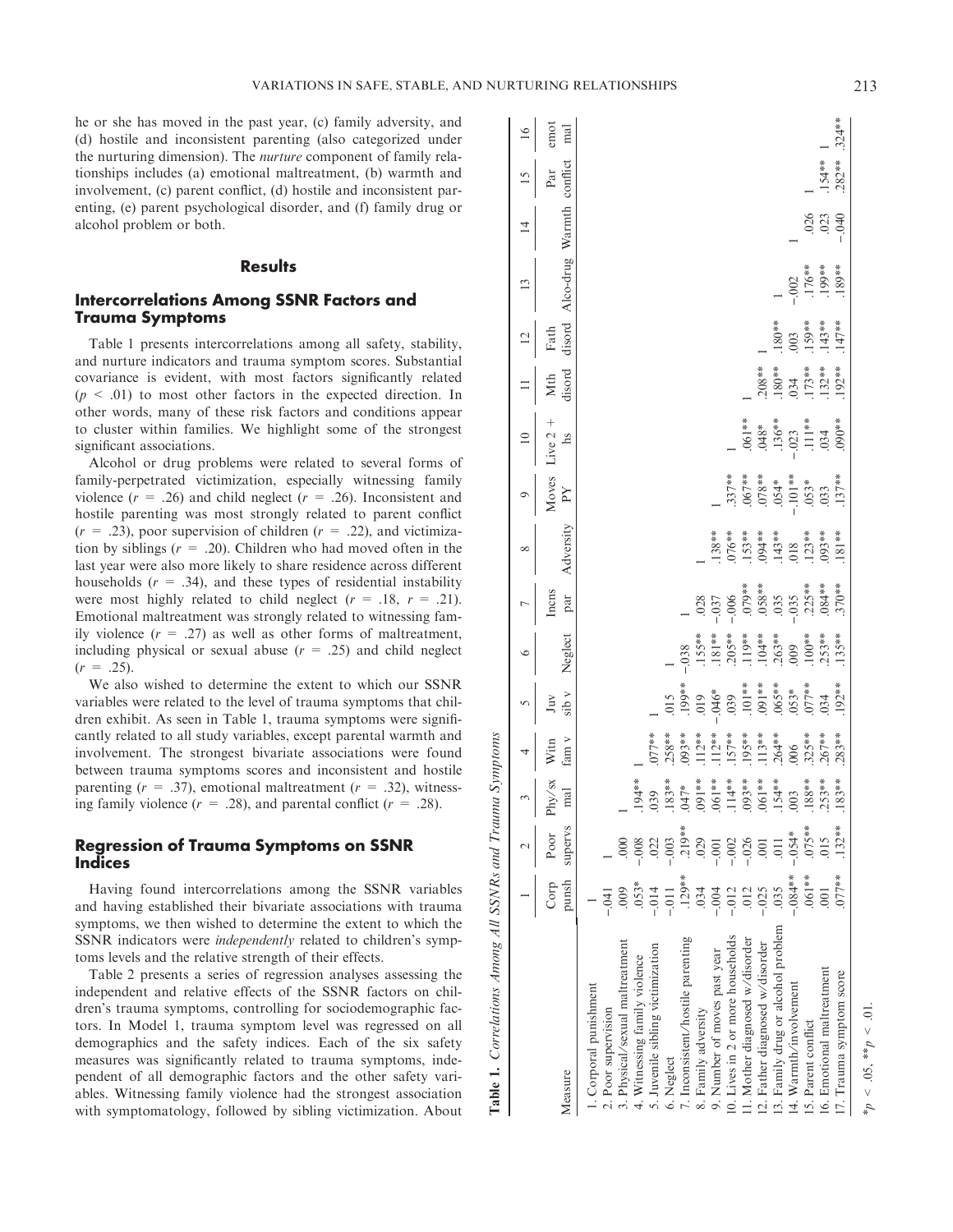Table 2. Independent Effects of SSNR Factors on Child Trauma Symptom Scores

|                                   | Model 1 |                |         | Model 2          | Model 3 |                | Model 4 |                |
|-----------------------------------|---------|----------------|---------|------------------|---------|----------------|---------|----------------|
| Predictor                         | β       | $\overline{p}$ | β       | $\boldsymbol{p}$ | β       | $\overline{p}$ | β       | $\overline{p}$ |
| Demographics                      |         |                |         |                  |         |                |         |                |
| Age                               | 0.06    | 0.00           | 0.05    | 0.01             | 0.08    | 0.00           | 0.04    | 0.07           |
| Male                              | 0.09    | 0.00           | 0.08    | 0.00             | 0.10    | 0.00           | 0.08    | 0.00           |
| Socioeconomic status              | $-0.03$ | 0.23           | $-0.02$ | 0.36             | 0.01    | 0.68           | $-0.02$ | 0.42           |
| Black, non-Hispanic               | $-0.05$ | 0.02           | $-0.05$ | 0.04             | $-0.05$ | 0.02           | $-0.03$ | 0.24           |
| Hispanic, any race                | $-0.02$ | 0.48           | $-0.05$ | 0.03             | $-0.05$ | 0.02           | $-0.02$ | 0.40           |
| Other race/mixed race, non-Hisp   | 0.03    | 0.23           | $-0.01$ | 0.66             | 0.03    | 0.20           | 0.00    | 0.95           |
| Single parent                     | 0.06    | 0.01           | 0.08    | 0.00             | 0.06    | 0.01           | 0.03    | 0.13           |
| Parent and stepparent/partner     | 0.08    | 0.00           | 0.07    | 0.00             | 0.07    | 0.00           | 0.04    | 0.06           |
| Other adult caregiver             | 0.04    | 0.11           | 0.06    | 0.01             | 0.00    | 0.88           | 0.02    | 0.28           |
| Safety                            |         |                |         |                  |         |                |         |                |
| Corporal punishment               | 0.07    | 0.00           |         |                  |         |                | 0.02    | 0.21           |
| Poor supervision                  | 0.11    | 0.00           |         |                  |         |                | 0.05    | 0.02           |
| Physical/sexual maltreatment      | 0.11    | 0.00           |         |                  |         |                | 0.05    | 0.02           |
| Witness family violence           | 0.23    | 0.00           |         |                  |         |                | 0.10    | 0.00           |
| Juvenile sibling victimization    | 0.16    | 0.00           |         |                  |         |                | 0.10    | 0.00           |
| Neglect                           | 0.04    | 0.05           |         |                  |         |                | $-0.01$ | 0.79           |
| Stability                         |         |                |         |                  |         |                |         |                |
| Inconsistent/hostile parenting    |         |                | 0.36    | 0.00             |         |                | 0.27    | 0.00           |
| Family adversity                  |         |                | 0.14    | 0.00             |         |                | 0.10    | 0.00           |
| Number of moves in past year      |         |                | 0.11    | 0.00             |         |                | 0.10    | 0.00           |
| Child lives in $2+$ households    |         |                | 0.00    | 0.92             |         |                | $-0.03$ | 0.24           |
| Nurturing                         |         |                |         |                  |         |                |         |                |
| Mother diagnosed w/psyc. disorder |         |                |         |                  | 0.09    | 0.00           | 0.04    | 0.04           |
| Father diagnosed w/psyc. disorder |         |                |         |                  | 0.03    | 0.14           | 0.02    | 0.26           |
| Family drug or alcohol problem    |         |                |         |                  | 0.07    | 0.00           | 0.03    | 0.15           |
| Warmth/involvement                |         |                |         |                  | $-0.06$ | 0.01           | $-0.02$ | 0.25           |
| Parent conflict                   |         |                |         |                  | 0.20    | 0.00           | 0.09    | 0.00           |
| Emotional maltreatment            |         |                |         |                  | 0.26    | 0.00           | 0.22    | 0.00           |
| Adjusted $R^2$                    |         | 0.169          |         | 0.203            |         | 0.213          |         | 0.325          |

17% of the variance in symptom levels was explained by demographics and variations in the presence of safe (or unsafe) family environments and behaviors.

Model 2 shows the analyses assessing the four stability indices. Inconsistent and hostile parenting, family adversity, and number of past-year residential moves were all significantly related to trauma symptoms independent of demographics, with inconsistent and hostile parenting having by far the strongest effect. Approximately 20% of the variance in trauma symptoms was explained by demographic factors and variations in stability. Model 3 presents the same analyses focusing on the nurture indices. All factors, except father psychological disorder, showed significant independent associations with symptoms. Emotional maltreatment and parental conflict showed the strongest effects. About 21% of the variance in symptom levels is explained by demographics and variations in family nurturance.

Given that many associations were evident across the safety, stability, and nurturing domains (see Table 1), the final model (Model 4) includes all SSNR variables in the equation. Although most SSNR indices remained statistically significant, two factors emerged as having particularly powerful independent effects: inconsistent and hostile parenting ( $\beta = .27$ ,  $p \leq .001$ ) and emotional maltreatment ( $\beta = .22$ ;  $p \leq .001$ ). It is worth noting that, except for greater symptom scores among males, all demographic differences in trauma symptoms are fully explained by variations in our indicators of safe, stable, and nurturing family relationships. The full model explained almost 33% of the variance in children's symptoms levels.

# The Cumulative Effects of Family Risk

Finally, although the earlier analyses demonstrate important independent effects of our SSNR variables, we also wished to determine the extent to which these factors may have cumulative effects on child mental health. To this end, we constructed a family risk index, representing the number of SSNR factors that were present or that fell into the high-risk end of scores. Ranging from zero to seven or more, the index value represents each respondent's cumulative risk on SSNR dimensions. The sample distribution was as follows: 14.4% had no risk factors  $(n = 290)$ , 29.2% had one risk factor  $(n = 589)$ , 24% scored two on the index  $(n = 483)$ , 14.3% scored three  $(n = 289)$ , 9.2% scored four ( $n = 185$ ), 4.3% scored five ( $n = 87$ ), 2.4% scored six on the cumulative risk index ( $n = 49$ ), and 2.2% had seven or more risk factors ( $n = 44$ ). As shown in Figure 1, there was a clear linear relationship between cumulative SSNR risk and level of trauma symptomatology, controlling for demographic factors. For the most part, trauma symptom scores become higher with each additional risk factor to which children are exposed. The difference in the mean adjusted trauma symp-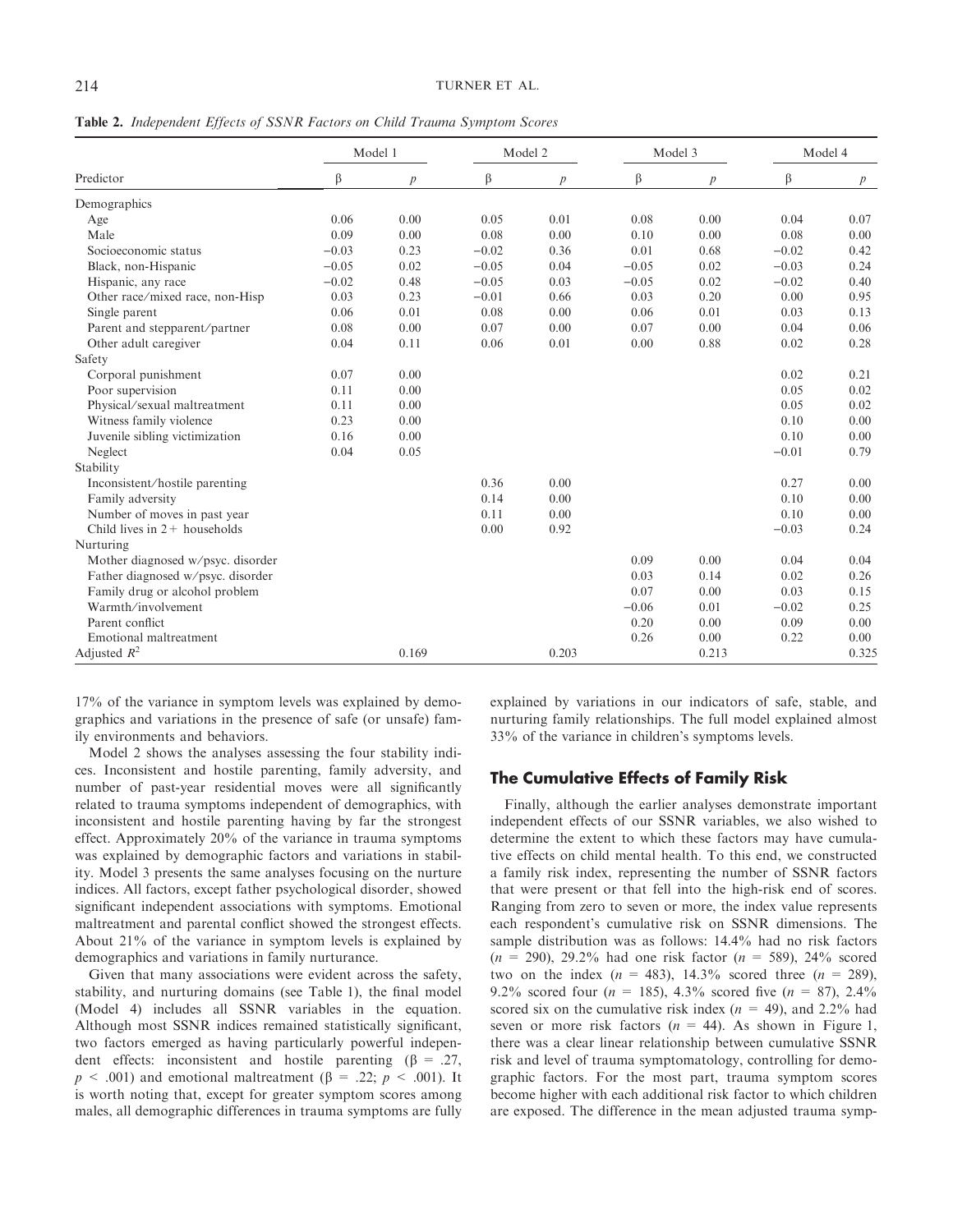

Figure 1. Estimated symptom score by number of family risk factors. Analyses control for sex, age, race ⁄ ethnicity, family structure, and SES.

tom score between the lowest and highest risk group is approximately 16 points.

## **Discussion**

Family conditions and behaviors that denote lack of safety, poor stability, and low nurturance often co-occur to create a broad context of risk to children. Thus, risky family environments are characterized by multiple problems that arise from problematic caregiver characteristics and interactions. Consistent with earlier research (Finkelhor et al., 2007), we found that children are often exposed to multiple forms of victimization within the family, as evidenced by substantial intercorrelations across most forms of family-perpetrated victimization. Moreover, family victimization often occurs against a backdrop of parental dysfunction, family adversity, residential instability, and problematic parenting practices. Thus, there are substantial linkages not just within safety, stability, and nurturing domains, but also across these domains.

Although moderate correlations existed among most of the variables considered, some noteworthy patterns emerged. Parental dysfunction, as indexed by mother and father disorder and drug or alcohol abuse, appears to be importantly related to all forms of family-perpetrated victimization and many indicators of poor stability, demonstrating a broad level of risk associated with these problems. Therefore, although we conceptualized these aspects of parent dysfunction as indicators of poor nurturance, they appear to also play a role in compromising children's safety and in creating stressful and unstable family contexts. These findings suggest the potential utility of identifying and targeting parents who have mental health and behavioral problems for maltreatment education and intervention.

Inconsistent and hostile parenting, which (as discussed later) emerged as the strongest independent predictor of children's symptomatology, appears more common in households with high levels of parent conflict. Interestingly, it was this variable that showed the strongest association with sibling victimization, suggesting that anger and inconsistency when disciplining may encourage hostility and fighting among siblings and reduce parents' abilities to control children's behavior toward one another.

Consistent with some other research (Dubowitz & Black, 2001), residential instability appears especially relevant to exposure to child neglect in this sample. It seems likely that frequent moves and transfers across households create a chaotic family context, reducing the ability of parents to monitor, arrange for, and respond to children's basic needs. The finding that family adversity is also significantly related to child neglect is consistent with this interpretation.

In bivariate analyses, almost all the SSNR factors considered in this study were significantly associated with child symptomatology. Many of these factors also had independent effects on mental health when all other SSNR factors and demographic differences were held constant, including mother disorder, inconsistent and hostile parenting, poor supervision, family adversity, number of residential moves, parental conflict, and all forms of victimization except neglect. It is worth noting that two types of family-perpetrated victimization—victimization by siblings and witnessing family violence—categories not typically central in maltreatment research, had significant effects on symptom levels, independent of all forms of maltreatment and the other SSNR factors. These findings confirm the importance of a more comprehensive approach in assessing children's exposure to violence and victimization, even when considering only within-family exposures. Emotional maltreatment was the most powerful form of victimization assessed in these analyses. Although sometimes overlooked in maltreatment research and practice (Glaser, 2002), emotional abuse in childhood has been found to have substantial long-term effects on mental health outcomes in adulthood, even more so than physical forms of maltreatment (Chapman et al., 2004).

The variable that showed the strongest independent association with child symptomatology was the parenting variable of inconsistent and hostile parenting. The strong detrimental effects of this type of parenting behavior, together with the significance of emotional abuse, speak to the particular importance of the nurturance and stability domains of parent–child relationships. These findings are consistent with studies showing the detrimental effects of hostile and coercive parenting, especially when discipline is inconsistent and unfair, on the development of social competence and aggression in children (Dishion, 1990; Hart, Nelson, Robinson, Olsen, & McNeilly-Choque, 1998; Schwartz, Dodge, Pettit, & Bates, 1997). In contrast, when parents employ fair and consistent discipline—aspects of authoritative parenting—children's well-being and social development are enhanced (Baumrind, 1989; Brenner & Fox, 1999; Maccoby, 1983; Steinberg, Lamborn, Darling, Mounts, & Dornbusch, 1994). The particularly powerful effects of both hostile and inconsistent parenting and emotional maltreatment suggest that rejection, anger, and denigration directed at the child may be central to the most risky family contexts. Together with unpredictable parenting behavior, these hostile conditions may be particularly likely to generate fear and to damage self-concept in young children. Children in such family environments may often grow to believe in and act out the negative attributions directed toward them (Glaser, 2002).

The current study also adds to the growing evidence that risk factors are often cumulative in their effects on child well-being. Studies that have taken a broader perspective have found that many children experience multiple risks (Masten & Coatsworth, 1998; Turner et al., 2006), and the greater number of risk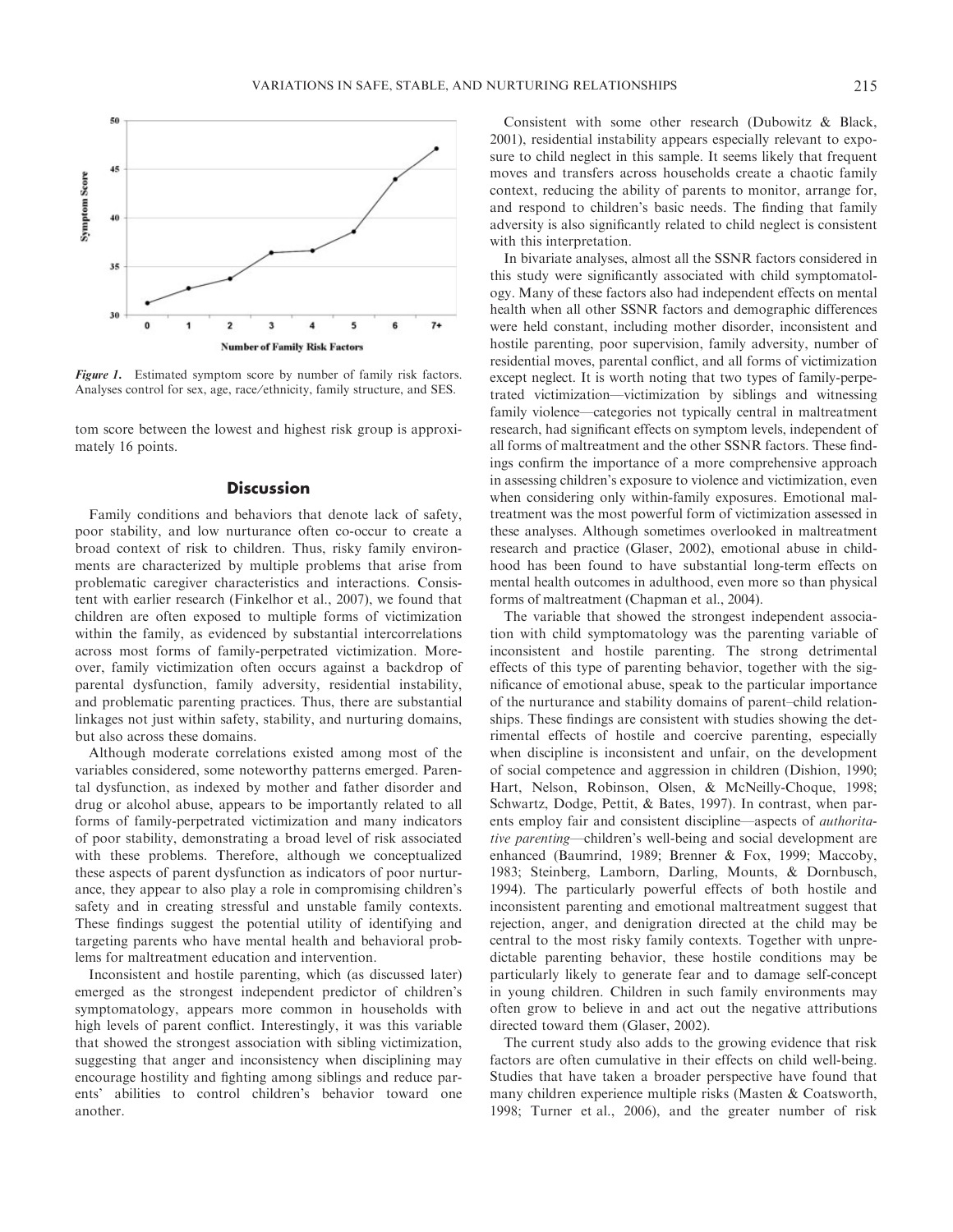factors children possess, the higher the prevalence of developmental and mental health problems (Rutter, 1979; Sameroff, 2000). The current research also supports the cumulative risk hypothesis; even when considering only family-related risk factors, a clear linear relationship between the level of trauma symptoms reported and the number of risky family qualities and conditions was evident. Thus, specific indices of family relationships and circumstances that denote lack of safety, stability, and nurturance appear to have cumulative effects on child wellbeing. Future research may benefit from an even broader approach that incorporates risk factors, as well as healthenhancing resources, beyond the family context. Such research might consider how problematic neighborhood and school environments, as well as exposure to peer and community violence, combine with family characteristics to affect child well-being.

Most variables considered in this research reflect negative rather than positive sides of safety, stability, and nurturance. Although the current research cannot address this issue directly, it may be that child symptomatology is more strongly affected by conflictive interactions and adverse events and conditions than by positive relationships and circumstances. That is, the absence of toxic family contexts (rather than the presence of constructive ones) may be most important in preventing distress. This interpretation is consistent with research showing that family risk factors and poor parenting qualities are most strongly related to child mental health problems, whereas family protective factors and positive parenting better predict positive child outcomes, like social and leadership skills (Frick, 1994; Prevatt, 2003; Shelton, Frick, & Wooton, 1996). Nevertheless, future research should examine this issue directly by considering more family conditions and relationship qualities that could have more promotive and protective effects (Centers for Disease Control & Prevention, 2009; Sameroff, 2006). Thus, in addition to examining contexts that create risk for children, it is important to identify factors that have direct positive effects on well-being or that foster resiliency in the context of risk.

Additional limitations of this research should be acknowledged. First, it is possible that families in which children are exposed to family-perpetrated victimization or who exhibit other risk factors are reticent to fully disclose the nature of their behavior or are less likely to participate in community surveys. Although such underreporting or underrepresentation of child victimization can introduce bias, similar survey-based studies have demonstrated considerable willingness of caregivers to report violent and maltreating acts perpetrated by themselves and other household caregivers (Straus & Hamby, 1997; Theodore et al., 2005) and have provided evidence that caregivers do not underreport compared to other observers (Finkelhor, Hamby, et al., 2005). Second, reports of both victimization exposure and symptoms came from the same sources (caregivers), leading to a possibility of method covariance. Information from the same source can yield substantially higher correlations than information from different sources, for example, parents and child protection professionals (McGee, Wolfe, Yuen, Wilson, & Carnachan, 1995).

#### Conclusion

Examining aspects of caregiver–child relationships and circumstances that reflect variations in safety, stability, and nurturance provides a useful framework for exploring the complex web of family risk and promotive factors that affect child well-being. The current study highlights the importance of considering multiple sources of family-perpetrated victimization when assessing the impact of maltreatment on children and underscores the need to incorporate other aspects of family context in such investigations. Different aspects of unsafe, unstable, and nonnurturing family environments have independent negative effects and are also cumulative in their consequences. Findings suggest that emotional abuse and inconsistent and hostile parenting are especially potent risk factors. Intervention efforts must pay attention to the quality of verbal interaction between parents and children and attempt to reduce hostile and rejecting parenting, even in the absence of physical aggression.

Keywords: children; family relationships; violence exposure; childhood victimization; child trauma; child abuse; safe, stable, and nurturing relationships

#### References

- Acierno, R., Resnick, H., Kilpatrick, D. G., & Stark-Riemer, W. (2003). Assessing elder victimization—Demonstration of a methodology. Social Psychiatry and Psychiatric Epidemiology, 38, 644–653.
- Appleyard, K., Egeland, B., van Dulmen, M. H. M., & Sroufe, L. A. (2005). When more is not better: The role of cumulative risk in child behavior outcomes. Journal of Child Psychology & Psychiatry, 46, 235–245.
- Atrostic, B. K., Bates, N., Burt, G., & Silberstein, A. (2001). Nonresponse in U.S. government household surveys: Consistent measures, recent trends, and new insights. Journal of Official Statistics, 17, 209–226.
- Babbie, E. (2007). The practice of social research (11th ed). Belmont, CA: Wadsworth.
- Bajos, N., Spira, A., Ducot, B., & Messiah, A. (1992). Analysis of sexual behavior in France (ACSF): A comparison between two modes of investigation: Telephone survey and face-to-face survey. AIDS, 6, 315–323.
- Baumrind, D. (1989). Rearing competent children. In W. Damon (Ed.), New directions in child development: Child development, today and tomorrow (pp. 349–378). San Francisco, CA: Jossey-Bass.
- Belsky, J., & Cassidy, J. (1994). Attachment: Theory and evidence. In M. Rutter & D. F. Hay (Eds.), Development through life: A handbook for clinicians (pp. 373–402). Oxford, UK: Blackwell.
- Bermack, E. (1989). Effects of telephone & face-to-face communication on rated extent of self-disclosure by female college students. Psychological Reports, 65, 259–267.
- Bowlby, J. (1979). The making and breaking of affectional bonds. London, UK: Tavistock.
- Brenner, V., & Fox, F. A. (1999). An empirically derived classification of parenting practices. Journal of Genetic Psychology, 160, 343–356.
- Briere, J., Johnson, K., Bissada, A., Damon, L., Crouch, J., Gil, E., … Ernst, V. (2001). The Trauma Symptom Checklist for Young Children (TSCYC): Reliability and association with abuse exposure in a multi-site study. Child Abuse & Neglect, 25, 1001–1014.
- Centers for Disease Control & Prevention. (2009). Preventing child maltreatment through the promotion of safe, stable, and nurturing relationships between children and caregivers. Atlanta, GA: Author.
- Chapman, D. P., Whitfield, C. L., Felitti, V. J., Dube, S. R., Edwards, V. J., & Anda, R. F. (2004). Adverse childhood experiences and the risk of depressive disorders in adulthood. Journal of Affective Disorders, 82, 217–225.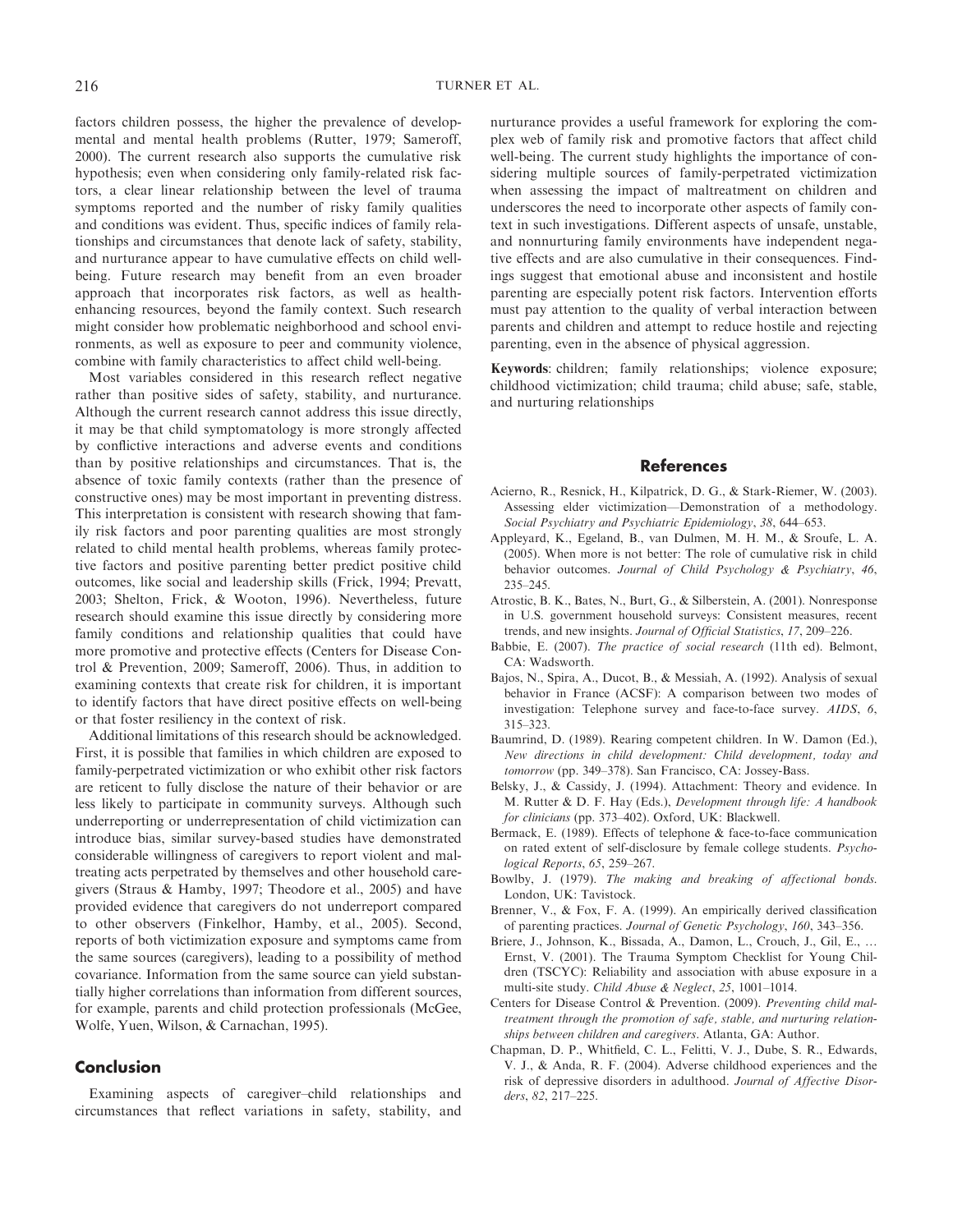- Cicchetti, D. (2004). An odyssey of discovery: Lessons learned through three decades of research on child maltreatment. American Psychologist, 59, 731–741.
- Cicchetti, D., Rogosch, F. A., & Toth, S. L. (1998). Maternal depressive disorder and contextual risk: Contributions to the development of attachment insecurity and behavior problems in toddlerhood. Development & Psychopathology, 10, 283–300.
- Cicchetti, D., & Toth, S. L. (1995). A developmental psychopathology perspective on child abuse and neglect. Journal of the American Academy of Child & Adolescent Psychiatry, 34, 541–565.
- Clarke-Stewart, A., & Dunn, J. (2006). Families count: Effects on child and adolescent development. New York, NY: Cambridge University Press.
- Conger, R. D., Wallace, L. E., Sun, Y., Simons, R. L., McLoyd, V. C., & Bordy, G. H. (2002). Economic pressure in African American families: A replication and extension of the family stress model. Developmental Psychology, 38, 179–193.
- Curtin, R., Presser, S., & Singer, E. (2000). The effects of response rate changes on the index of consumer sentiment. Public Opinion Quarterly, 64, 413–428.
- Curtin, R., Presser, S., & Singer, E. (2005). Changes in telephone survey nonresponse over the past quarter century. Public Opinion Quarterly, 69, 87–98.
- Czaja, R. (1987). Asking sensitive behavioral questions in telephone interviews. International Quarterly of Community Health Education, 8, 23–32.
- Dishion, T. J. (1990). The family ecology of boys peer relations in middle childhood. Child Development, 61, 874–891.
- Dong, M., Anda, R. F., Felitti, V. J., Dube, S. R., Williamson, D. F., Thompson, T., … Giles, W. H. (2004). The interrelatedness of multiple forms of childhood abuse, neglect, and household dysfunction. Child Abuse & Neglect, 28, 771–784.
- Dubowitz, H., & Black, M. B. (2001). Child neglect. In R. M. Reece & S. Ludwig (Ed.), Child abuse: Medical diagnosis and management (2nd ed., pp. 339–362). Philadelphia, PA: Lippincott, Williams, & Wilkins.
- Felitti, V. J., Anda, R. F., & Nordenberg, D. (1998). Relationship of childhood abuse and household dysfunction to many of the leading causes of death in adults: The Adverse Childhood Experiences (ACE) Study. American Journal of Preventative Medicine, 14, 245–258.
- Finkelhor, D., Hamby, S. L., Ormrod, R. K., & Turner, H. A. (2005). The Juvenile Victimization Questionnaire: Reliability, validity, and national norms. Child Abuse & Neglect, 29, 383–412.
- Finkelhor, D., Ormrod, R. K., & Turner, H. A. (2007). Poly-victimization: A neglected component in child victimization trauma. Child Abuse & Neglect, 31, 7–26.
- Finkelhor, D., Ormrod, R. K., Turner, H. A., & Hamby, S. L. (2005a). Measuring poly-victimization using the Juvenile Victimization Questionnaire. Child Abuse & Neglect, 29, 1297–1312.
- Finkelhor, D., Ormrod, R. K., Turner, H. A., & Hamby, S. L. (2005b). The victimization of children and youth: A comprehensive, national survey. Child Maltreatment, 10, 5-25.
- Finkelhor, D., Turner, H. A., Ormrod, R., & Hamby, S. L. (2009). Violence, abuse, and crime exposure in a national sample of children and youth. Pediatrics, 124(5), 1–13.
- Frick, P. J. (1991). The Alabama Parenting Questionnaire. Unpublished rating scale, University of Alabama.
- Frick, P. J. (1994). Family dysfunction and the disruptive behavior disorders: A review of recent empirical findings. In T. H. Ollendick & R. J. Prinz (Eds.), Advances in clinical child psychology (Vol. 17, pp. 203– 226). New York, NY: Plenum.
- Glaser, D. (2002). Child sexual abuse. In M. Rutter & E. Taylor (Eds.), Child and adolescent psychiatry (4th ed., p. 340). Malden, MA: Blackwell Publishing Company.
- Goodman, S. H., & Gotlib, I. H. (2002). Children of depressed parents: Mechanisms of risk and implications for treatment. Washington, DC: American Psychological Association.
- Groves, R. M. (2006). Nonresponse rates and nonresponse bias in household surveys. Public Opinion Quarterly, 70, 646–675.
- Grych, J. H., Seid, M., & Fincham, F. D. (1992). Assessing marital conflict from the child's perspective: The Children's Perception on Interparental Conflict Scale. Child Development, 63, 558–572.
- Hamby, S. L., Finkelhor, D., Ormrod, R. K., & Turner, H. A. (2004). The Juvenile Victimization Questionnaire (JVQ): Administration and scoring manual. Durham, NH: Crimes against Children Research Center.
- Hart, C. H., Nelson, D. A., Robinson, C. C., Olsen, S. F., & McNeilly-Choque, M. K. (1998). Overt and relational aggression in Russian nursery-school-age children: Parenting style and marital linkages. Developmental Psychology, 34, 687–697.
- Harter, S. (2006). Self-processes and developmental psychopathology. In D. Cicchetti & D. J. Cohen (Eds.), Developmental psychopathology: Vol. 1. Theory & method (2nd ed., pp. 370–418). Hoboken, NJ: John Wiley & Sons.
- Hennan, M. R., Dornbusch, S. M., Herron, M. C., & Herting, J. R. (1997). The influence of family regulation, connection, and psychological autonomy on six measures of adolescent functioning. Journal of Adolescent Research, 12, 34–67.
- Keeter, S., Kennedy, C., Dimock, M., Best, J., & Craighill, P. (2006). Gauging the impact of growing nonresponse on estimates from a national RDD telephone survey. Public Opinion Quarterly, 70, 759– 779.
- Keeter, S., Miller, C., Kohut, A., Groves, R. M., & Presser, S. (2000). Consequences of reducing nonresponse in a national telephone survey. Public Opinion Quarterly, 64, 125–148.
- Kobak, R., Cassidy, J., Lyons-Ruth, K., & Ziv, Y. (2006). Attachment, stress, and psychopathology: A developmental pathways model. In D. Cicchetti & D. J. Cohen (Eds.), Developmental psychopathology: Vol. 1. Theory & method (2nd ed., pp. 333-369). Hoboken, NJ: John Wiley & Sons.
- Lyons-Ruth, K., Lyubchik, A., Wolfe, R., & Bronfman, E. (2002). Parental depression and child attachment: Hostile and helpless profiles of parent and child behavior among families at risk. In S. H. Goodman & I. H. Gotlib (Eds.), Children of depressed parents: Mechanisms of risk and implications for treatment (pp. 89–120). Washington, DC: American Psychological Association.
- Maccoby, E. E. (1983). Social-emotional development and response to stressors. In N. Garmezy & M. Rutter (Eds.), Stress, coping, and development in children (pp. 217–234). New York, NY: McGraw-Hill Book Company.
- Maccoby, E. E. (1984). Middle childhood in the context of the family. In Commission on Behavioral and Social Sciences and Education (Ed.), Development during middle childhood: The years from six to twelve (pp. 184–239). Washington, DC: The National Academies Press.
- Manly, J. T., Kim, J. E., Rogosch, F. A., & Cicchetti, D. (2001). Dimensions of child maltreatment and children's adjustment: Contributions of developmental timing and subtype. Development & Psychopathology, 13, 759–782.
- Marin, G., & Marin, B. (1989). A comparison of three interviewing approaches for studying sensitive topics with Hispanics. Hispanic Journal of Behavioral Sciences, 11, 330–340.
- Masten, A. S., & Coatsworth, J. D. (1998). The development of competence in favorable and unfavorable environments: Lessons from research on successful children. American Psychologist, 53, 205–220.
- McAuliffe, W. E., Geller, S., LaBrie, R., Paletz, S., & Fournier, E. (1998). Are telephone surveys suitable for studying substance abuse? Cost, administration, coverage and response rate issues. Journal of Drug Issues, 28, 455–481.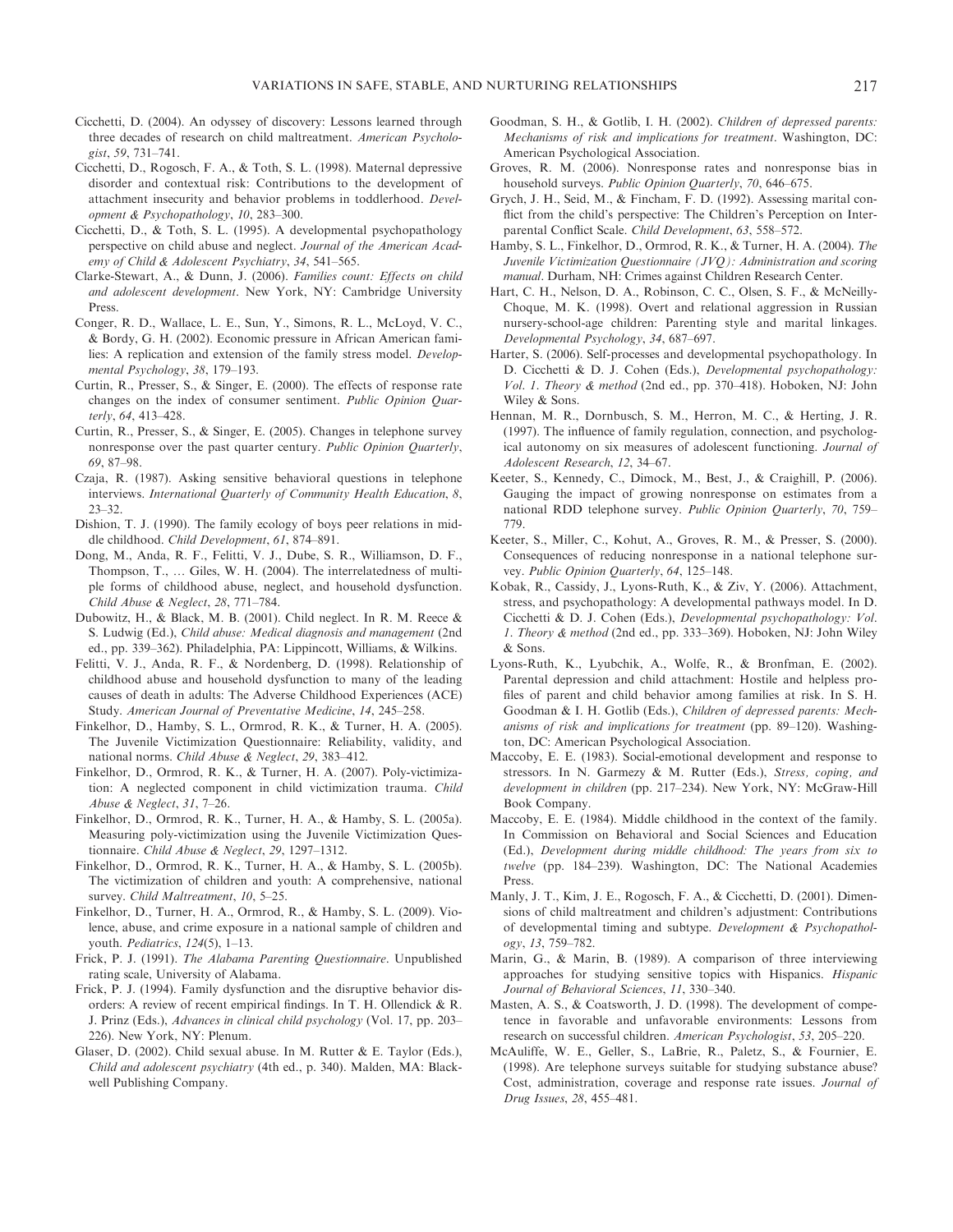- McGee, R. A., Wolfe, D. A., Yuen, S. A., Wilson, S. K., & Carnachan, J. (1995). The measurement of maltreatment: A comparison of approaches. Child Abuse & Neglect, 19, 233–249.
- McLoyd, V. C. (1990). The impact of economic hardship on Black families and children: Psychological distress, parenting, and socioemotional development. Child Development, 61, 311–346.
- Mercy, J. A., & Saul, J. (2009). Creating a healthier future through early interventions for children. JAMA, 301, 2262–2264.
- Merkle, D., & Edelman, M. (2002). Nonresponse in exit polls: A comprehensive analysis. In R. M. Groves, D. A. Dillman, J. L. Eltinge, & R. J. A. Little (Eds.), Survey nonresponse (pp. 343–358). New York, NY: Wiley.
- Mitchell, K. J., Finkelhor, D., & Wolak, J. (2005). The Internet and family and acquaintance sexual abuse. Child Maltreatment, 10, 49-60.
- National Scientific Council on the Developing Child. (2005). Excessive stress disrupts the architecture of the developing brain. (Working Paper No. 3). Retrieved from http://www.developingchild.net/reports.shtml
- Prevatt, F. F. (2003). The contribution of parenting practices in a risk and resiliency model of children's adjustment. British Journal of Developmental Psychology, 21, 469–480.
- Pruchno, R. A., & Hayden, J. M. (2000). Interview modality: Effects on costs and data quality in a sample of older women. Journal of Aging and Health, 12, 3–24.
- Repetti, R. L., Taylor, S. E., & Seeman, T. E. (2002). Risky families: Family social environments and the mental and physical health of offspring. Psychological Bulletin, 128, 230–266.
- Robinson, C. C., Mandleco, B., Frost Olsen, S., & Hart, C. H. (2001). The parenting styles and dimensions questionnaire (PSDQ). In B. F. Perlmutter, J. Touliatos, & G. W. Holden (Eds.), Handbook of family measurement techniques. Vol. 2: Instruments and index (pp. 190). Thousand Oaks, CA: Sage Publications.
- Roosa, M., Michaels, M., Groppenbacher, N., & Gersten, J. (1993). The validity of children's self-reports of family drinking problems. Journal of Studies on Alcohol, 54, 71–79.
- Runyan, D. K., Wattam, C., Ikeda, R., Hassan, F., & Ramiro, L. (2002). Child abuse and neglect by parents and other caregivers. In E. G. Krug, L. L. Dahlberg, J. A. Mercy, A. B. Zwi, & R. Lozano (Eds.), World report on violence and health (pp. 57–86). Geneva, Switzerland: World Health Organization.
- Rutter, M. (1979). Protective factors in children's responses to stress and disadvantage. In M. W. Kent & J. E. Rolf (Eds.), Primary prevention of psychopathology, Vol. 3: Social competence in children (pp. 49–74). Hanover, NH: University of New England Press.
- Sameroff, A. J. (2000). Dialectical processes in developmental psychopathology. In A. J. Sameroff, M. Lewis, & S. Miller (Eds.), Handbook of developmental psychopathology (2nd ed., pp. 23–40). New York, NY: Kluwer Academic ⁄ Plenum Publishers.
- Sameroff, A. J. (2006). Identifying risk and protective factors for healthy child development. In A. Clarke-Stewart & J. Dunn (Eds.), Families count: Effects on child and adolescent development (pp. 53–76). New York, NY: Cambridge University Press.
- Schwartz, D., Dodge, K. A., Pettit, G. S., & Bates, J. E. (1997). The early socialization of aggressive victims of bullying. Child Development, 68, 565–575.
- Shelton, K. K., Frick, P. J., & Wooton, J. (1996). Assessment of parenting practices in families of elementary school-aged children. Journal of Clinical Child Psychology, 25, 317–329.
- Shonkoff, J. P., Boyce, W. T., & McEwen, B. S. (2009). Neuroscience, molecular biology, and the childhood roots of health disparities: Building a new framework for health promotion and disease prevention. JAMA, 301, 2252–2259.
- Sidebotham, P., & Heron, J. (2006). Child maltreatment in the ''children of the nineties'': A cohort study of risk factors. Child Abuse & Neglect, 30, 497–522.
- Singer, E. (2006). Introduction: Nonresponse bias in household surveys. Public Opinion Quarterly, 70, 637–645.
- Steinberg, L. D., Lamborn, S. D., Darling, N., Mounts, N. S., & Dornbusch, S. M. (1994). Over-time changes in adjustment and competence among adolescents from authoritative, authoritarian, indulgent, and neglectful families. Child Development, 65, 754–770.
- Straus, M. A., & Hamby, S. L. (1997). Measuring physical and psychological maltreatment of children with the Conflict Tactics Scales. In G. Kaufman Kantor & J. L. Jasinski (Eds.), Out of the darkness: Contemporary perspectives on family violence (pp. 119–135). Thousand Oaks, CA: Sage.
- Taylor, A. (2002). I'll call you back on my mobile: A critique of the telephone interview with adolescent boys. Westminster Studies in Education, 25, 19–34.
- Theodore, A. D., Chang, J. J., Runyan, D. K., Hunter, W. M., Bangdiwala, S. I., & Agans, R. (2005). Epidemiologic features of the physical and sexual maltreatment of children in the Carolinas. Pediatrics, 115, 331–337.
- Turner, H. A. (2010). Stress process applications in child victimization research. In W. R. Avison, C. Aneschensel, S. S. Schieman, & B. Wheaton (Eds.), Advances in the conceptualization of the stress process: Essays in honor of Leonard I. Pearlin (pp. 207–228). New York, NY: Springer.
- Turner, H. A., Finkelhor, D., & Ormrod, R. K. (2006). The effect of lifetime victimization on the mental health of children and adolescents. Social Science & Medicine, 62, 13–27.
- Weeks, M. F., Kulka, R. A., Lessler, J. T., & Whitmore, R. W. (1983). Personal versus telephone surveys from collecting household health data at the local level. American Journal of Public Health, 73, 1389– 1394.
- Wells, M., Finkelhor, D., Wolak, J., & Mitchell, K. J. (2004). Law enforcement challenges in Internet child pornography crimes. Sex Offender Law Report, 5, 41–42, 49.
- Widom, C. S. (1998). Childhood victimization: Early adversity and subsequent psychopathology. In B. P. Dohrenwend (Ed.), Adversity, stress, and psychopathology (pp. 81–95). New York, NY: Oxford University Press.

# Appendix A: Parenting Measures and Source Questions

- 1. Inconsistent⁄ Hostile Parenting.
	- PI54. You lost control of your temper when your child misbehaved.
	- PI55. You felt that getting your child to obey you was a lot of trouble.
	- PI58. The punishment you gave your child depended on your mood.
	- PI59. You yelled or shouted when your child misbehaved.
	- PI63. You argued with your child.
	- FOR ALL RESPONSES USE CODING OF:
	- 1 Never
	- 2 Rarely
	- 3 Sometimes
	- 4 Usually
- 2. Supervision.
	- PI72. Your child plays outside without being watched or checked on by an adult.
	- PI73. Your child takes a bath or shower without being watched or checked on by an adult.